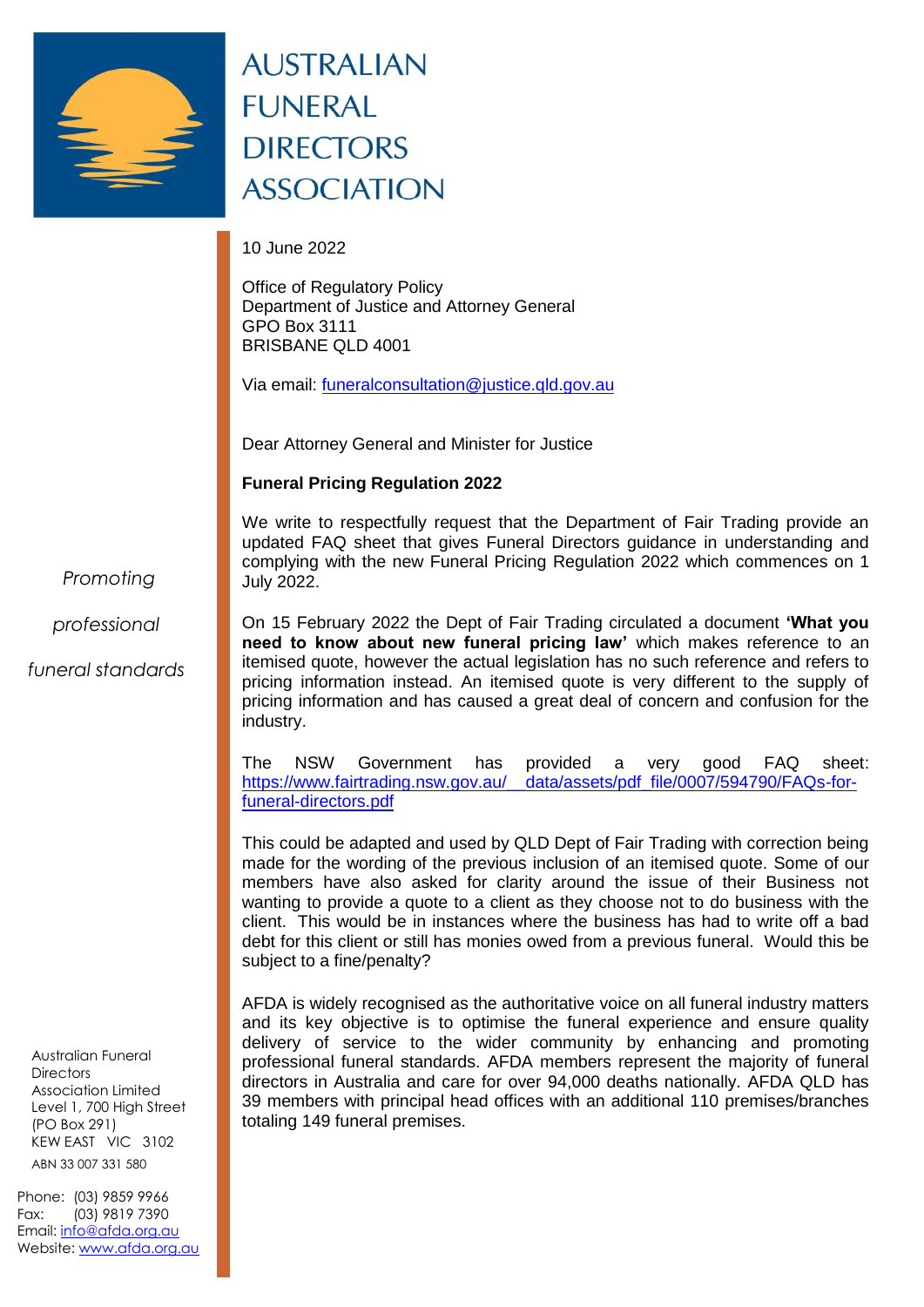AFDA and its members will continue to support the new Funeral Pricing Regulation 2022 and agrees that consumers should be able to make informed choices about the kind of funeral they want at a price they can afford and believes that the most effective way to have consistent funeral price transparency is to have consistency on a national basis with commitment from the State governments that the regulations will be policed on an ongoing basis and appropriate action taken for those found not to be following the regulation standards.

Should you require further information or wish to discuss this matter with us please contact AFDA QLD Divisional Executive Officer, Andrew White via andrew.white@afda.org.au

I look forward to your earliest response so AFDA can provide clarity and direction to our Queensland members as soon as possible.

Yours sincerely,

Marin

Matt Hansen **President, AFDA Queensland Division**